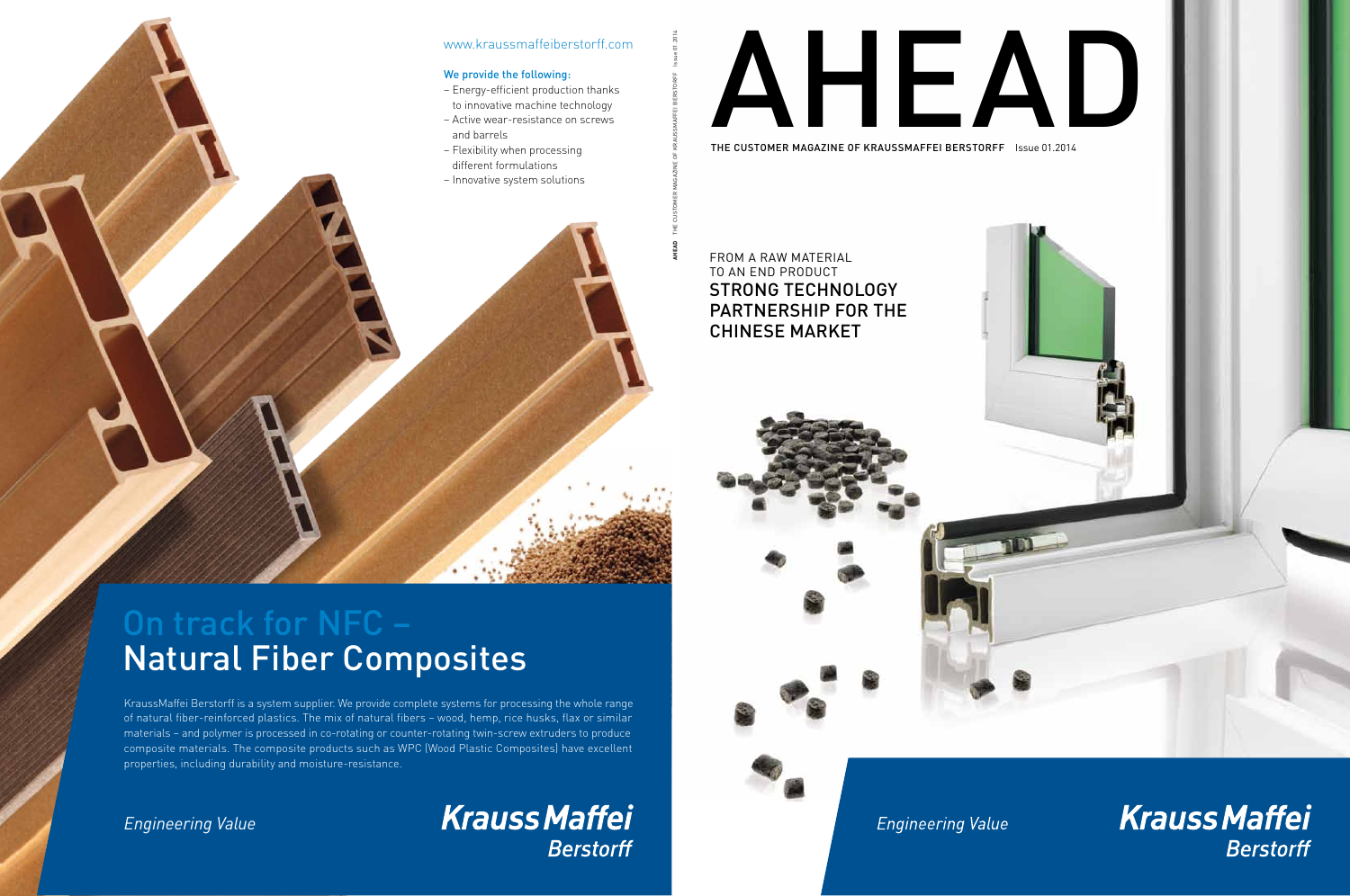

From a raw material to an end product – everything from a single source KraussMaffei Berstorff and Greiner Extrusion equip the first production facilities for environmentally friendly ECOLIFE® window profiles by Kappes Environment Technology with an innovative overall system concept.





With one click KraussMaffei Berstorff develops a new procedure for the production of flooring tiles.

On course for growth KraussMaffei Berstorff: Locally produced machines and systems to meet the needs of the Chinese and Asian markets.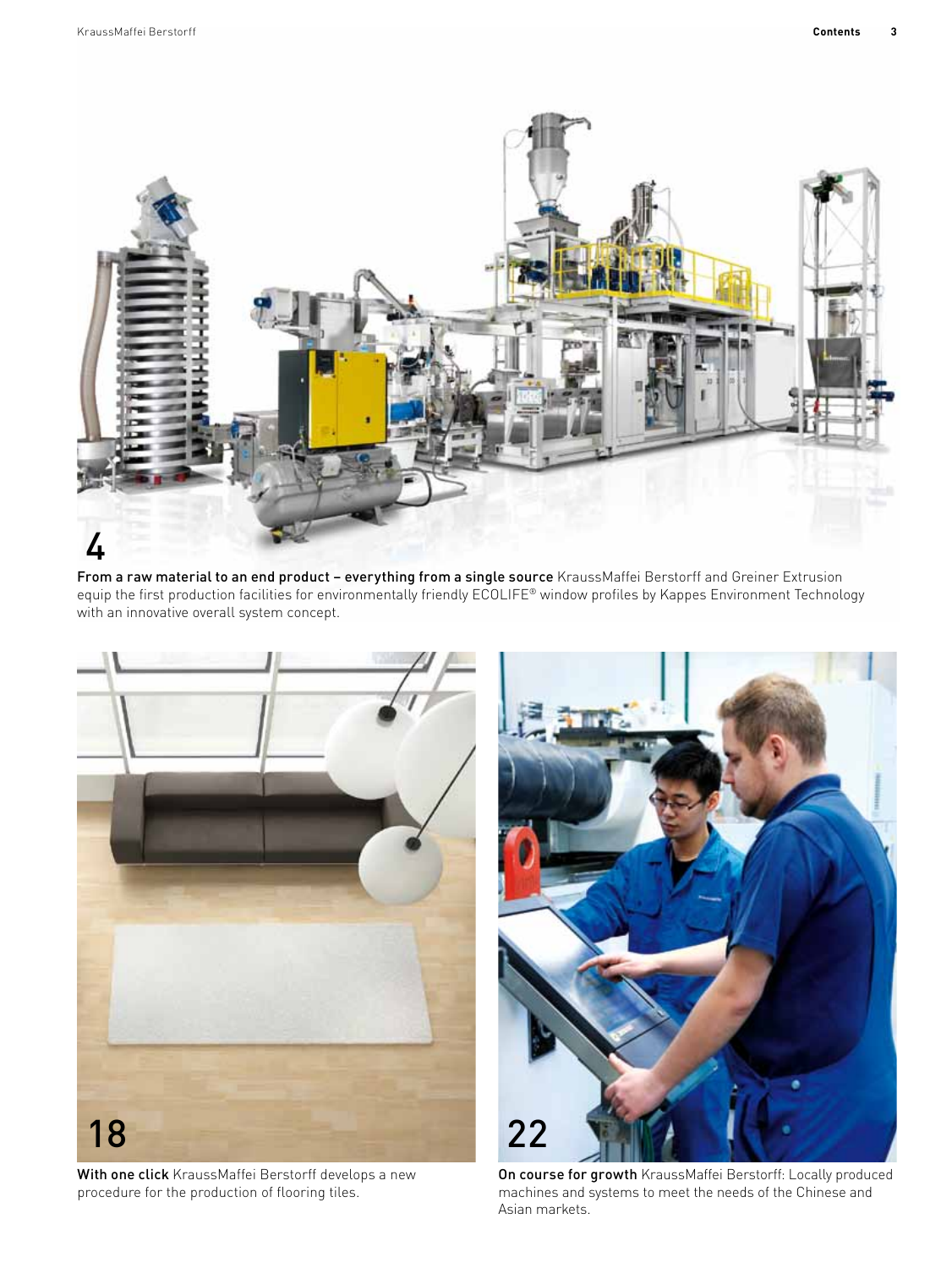

## Premium-quality end product

The ECOLIFE® window profile with a core of wood flour and recycled PO and a premiumquality outer layer of HDPE with an aluminum protective coating.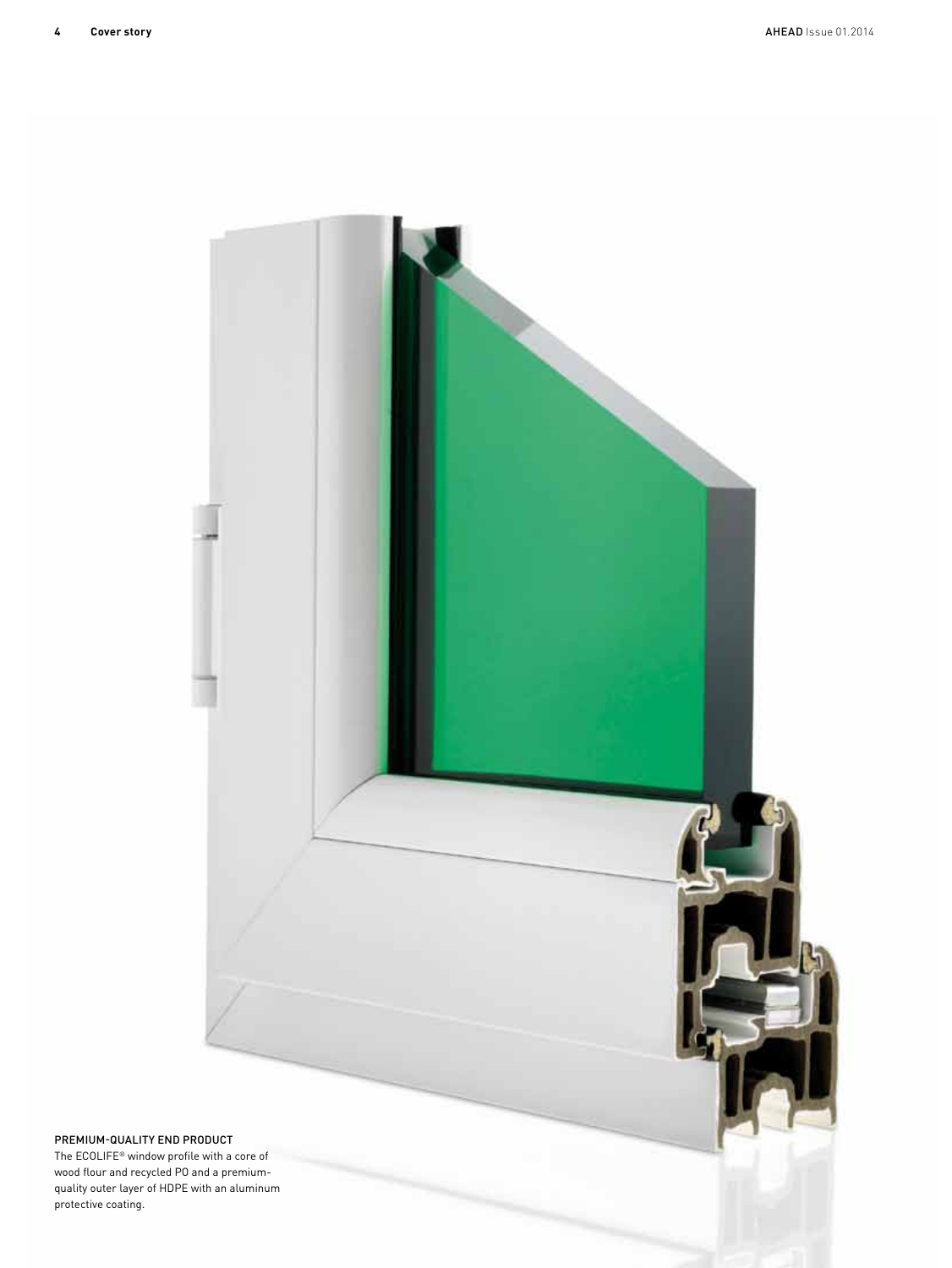## Strong technology partnership for profile extrusion in the Chinese market

# KraussMaffei Berstorff and Greiner Extrusion equip the first production facilities for ECOLIFE® window profiles by KET

Wood-plastic composites are a promising new way of replacing expensive plastics in part with renewable raw materials. And the WPC innovation prize for an innovative new application of this material combination for window profiles goes to a Chinese company under German management.

Text: Annemarie Pabst, Andreas Weseler, Joachim Weber Photos: KraussMaffei Berstorff, istockphoto

he scene: The city of Bengbu, with 3.4 million inhabitants, around 1,000 km south of Peking in Anhui province. There, Kappes Environment Technology (KET), with its joint ventures Kaiteya Co. Ltd. and Anhui Kappes New Materials Technology Co. Ltd., will commence production of environmentally friendly window profiles at the start of 2014. With the protected brand ECOLIFE®, they hope to conquer the Chinese window market. KraussMaffei Berstorff is also involved. Another plant is currently being built in Shenyang, northeast China; there are also signed contracts for a fourth joint venture project in Chengdu, in Sichuan province. T

KET is a unique company: a Chinese company with a strong German background. In 2007, Jörg Kappes and his Chinese wife Hong Gao Kappes decided to relocate to China after extensive market analyses, in order to set up their company there. With the support of five German shareholders and together with reputable German and Austrian industry partners, they had developed the prototype for their innovative window profile by 2012.

The special feature is that it is made of a coextruded wood-plastic composite (WPC), which is laminated with a thin aluminum coating at the inner and outer window surface, in order to protect the window permanently and reliably against driving rain and UV radiation. The window profiles meet strict Chinese requirements – including relatively high wind loads in high-rise construction. In 2012, ECOLIFE® was officially certified and approved by the Chinese ministry for construction. By 2013, KET had already achieved second place in the German WPC innovation prize.

KraussMaffei Berstorff made a crucial contribution as early as the development stage of ECOLIFE®. So, it is hardly a wonder that significant parts of the new production systems also come from Hanover and Munich. The bulk order includes material processing as well as further processing on KraussMaffei Berstorff's extruders.

The material is compounded at Kaiteya Co. Ltd. It consists of 50 percent wood fiber, which is mixed with recycled high-density polyethylene (HDPE) – obtained from, among other things, household waste, such as shampoo bottles – as well as various additives to form the innovative compound. This mixing process is performed entirely on the modular compounder with the ZE 130 R twin-screw extruder and a screw diameter of 150 mm.

This type of modular system is characterized by the fact that it combines individual components of compounders in functional packages. On-site, they simply have to be connected to the power, water and compressed-air supply. Then they are ready for use immediately. For the engineers at KraussMaffei Berstorff, this type of individually tailored compounding module is nothing new, but the KET system had particular requirements in two respects:



Environmentally friendly material Window profiles produced using environmentally friendly methods meet the strictest requirements for high-rise construction.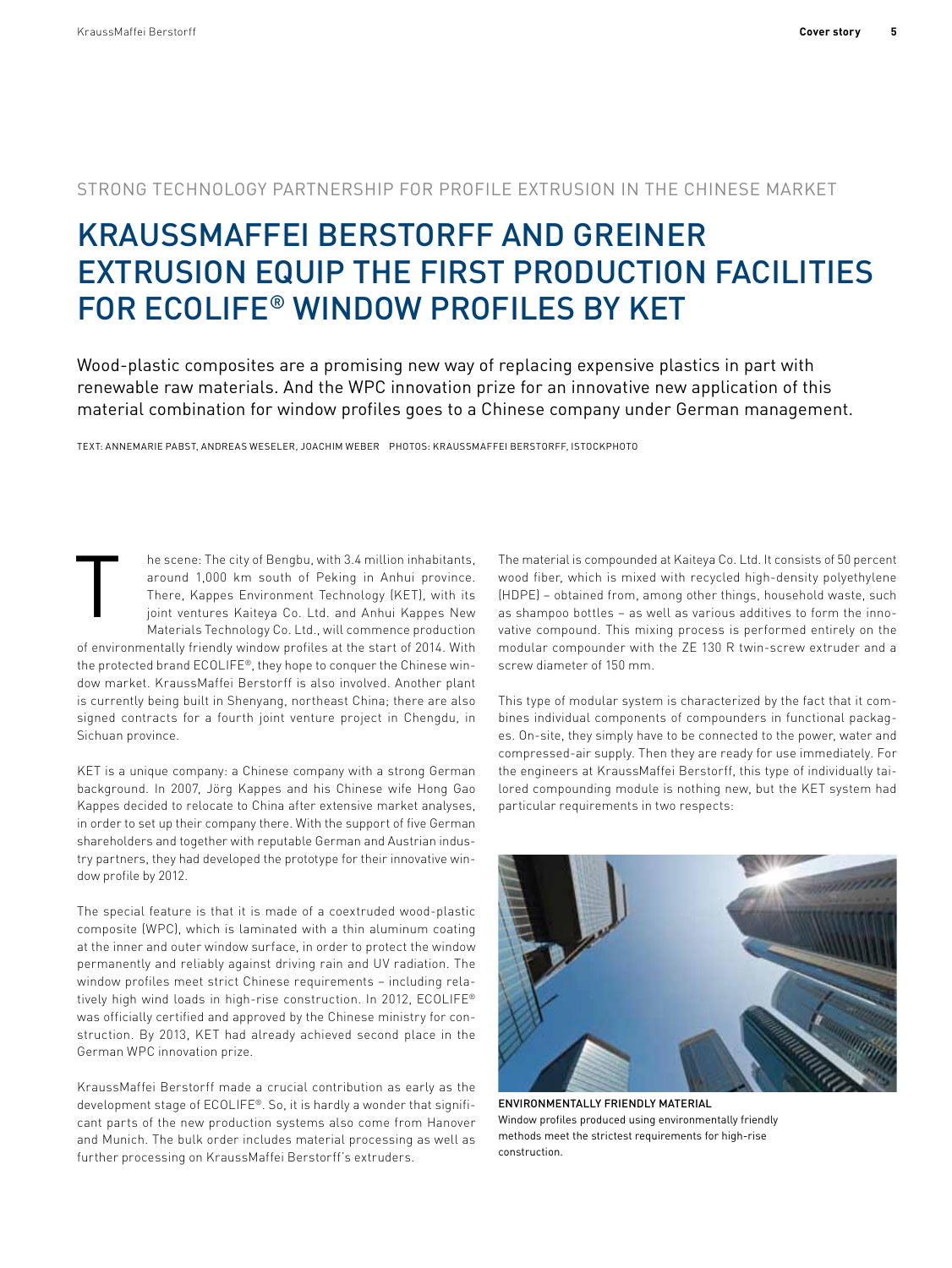First, an extremely high throughput of up to 1,500 kg per hour had to be achieved with a modular construction. In addition, this system had to have an even more compact design than all of its predecessors, in order to fit in the space available, including the limited hall height. The self-supporting design of the modules means Kaiteya only needs a lightweight hall, whose procurement costs are significantly lower than those of a conventional production hall.

The fully automatic modular system for Bengbu covers the entire process from raw material supply to bagging of the finished compound. The completely preassembled system combines all machine components – so there are no interface problems. System set-up and run-in can thus be carried out in the TechCenter in Hanover. The employees and later operators are trained under production conditions in Hanover. This means expert support of the system is guaranteed from the outset and local production can begin without delay.

In the next production step, the compound is extruded into a high quality window profile with a WPC core and provided with a coextruded coating of pure HDPE. To do this, Anhui Kappes New Materials Technology Co. Ltd. will install three complete extruder combinations for coextrusion from KraussMaffei Berstorff – combined with tools and downstream units supplied by the partner company Greiner Extrusion. The profile produced in this way is then coated with a thin layer of aluminum, on the inside and outside, in order to make the window resistant to extreme weather conditions. This technology stems from a German laminating system manufacturer.

With its modern, durable and good-value system, which saves energy both in production and in use, KET first intends to tap the Chinese window market. A market that, with the equivalent of EUR 19.5 billion per year and an annual growth of 8 to 10 percent, is one of the biggest in the world. Further production facilities near Peking and Chengdu are already being planned. In addition to the successful market launch in China, Kappes is already planning to expand to the global window market. Initial talks in this respect will be held in spring 2014.

### Detailed product information: The compounder module

The modular compounder is equipped with a ZE 130 R twin-screw extruder with a screw diameter of 150 mm. In this extruder, with its output of 1,500 kg per hour, gravimetric metering devices supply thermoplastic and any additives, which are melted down in the front section of the 50-D long processing unit. A ZSFE side feeder then meters the wood flour – which for energy reasons is not pre-dried.